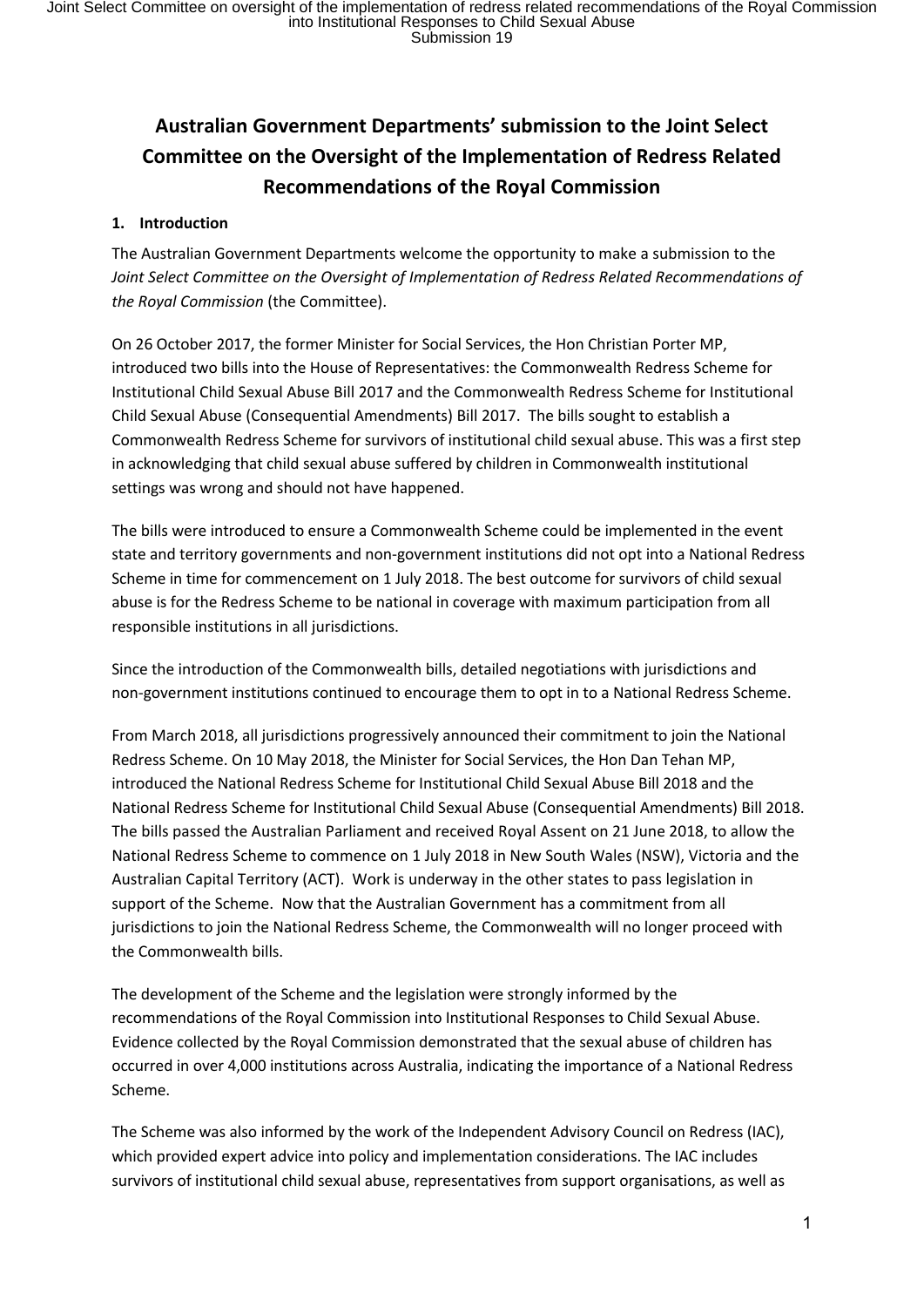legal and psychological experts, Indigenous and disability experts, institutional interest groups and those with a background in government.

The following submission provides a current overview of the Scheme's implementation by relevant Australian Government Departments, especially the Departments of Social Services (DSS) and Human Services (DHS).

# **2. Update post Scheme commencement**

# *Status of Scheme legislation and legislative instruments*

As mentioned above, the *National Redress Scheme for Institutional Child Sexual Abuse Act 2018* (National Redress Scheme Act) has been passed and enacted, allowing the Scheme to have commenced on 1 July 2018.

The National Redress Scheme Act and related legislative and notifiable instruments have all now been made and registered:

- National Redress Scheme Act: www.legislation.gov.au/Details/C2018A00045
- National Redress Scheme for Institutional Child Sexual Abuse Rules 2018: www.legislation.gov.au/Details/F2018L00975
- National Redress Scheme for Institutional Child Sexual Abuse Declaration 2018: www.legislation.gov.au/Details/F2018N00072
- National Redress Scheme for Institutional Child Sexual Abuse Assessment Framework 2018: www.legislation.gov.au/Details/F2018L00969
- National Redress Scheme for Institutional Child Sexual Abuse Direct Personal Response Framework 2018: www.legislation.gov.au/Details/F2018L00970

#### *Status of participating jurisdictions*

All states and territories have announced their participation in the Scheme.

NSW, Victoria and ACT government institutions were declared to be participating in the Scheme on 29 June 2018. This follows referral legislation enacted by NSW on 23 May 2018 and Victoria on 13 June 2018.

Other states will need to pass legislation to adopt the National Redress Scheme Act and refer the power for the Commonwealth to make further amendments.

At the time of writing, the Queensland (QLD) and South Australian Governments had introduced their adoption legislation, with the QLD Bill expected to be debated in the August or September 2018 sitting periods. Other states were developing their adoption legislation.

The territories are not required to refer powers or pass adoption legislation. Applications about abuse that occurred in the Northern Territory (NT) are now in scope for the scheme and will be processed as they come in. The Department is currently working with the NT Government regarding the declaration for their participating institutions.

The Commonwealth and participating state and territory governments have finalised an Intergovernmental Agreement (IGA) to record their shared agreement and responsibility to implement the National Redress Scheme. Currently, the governments of NSW, Victoria, ACT,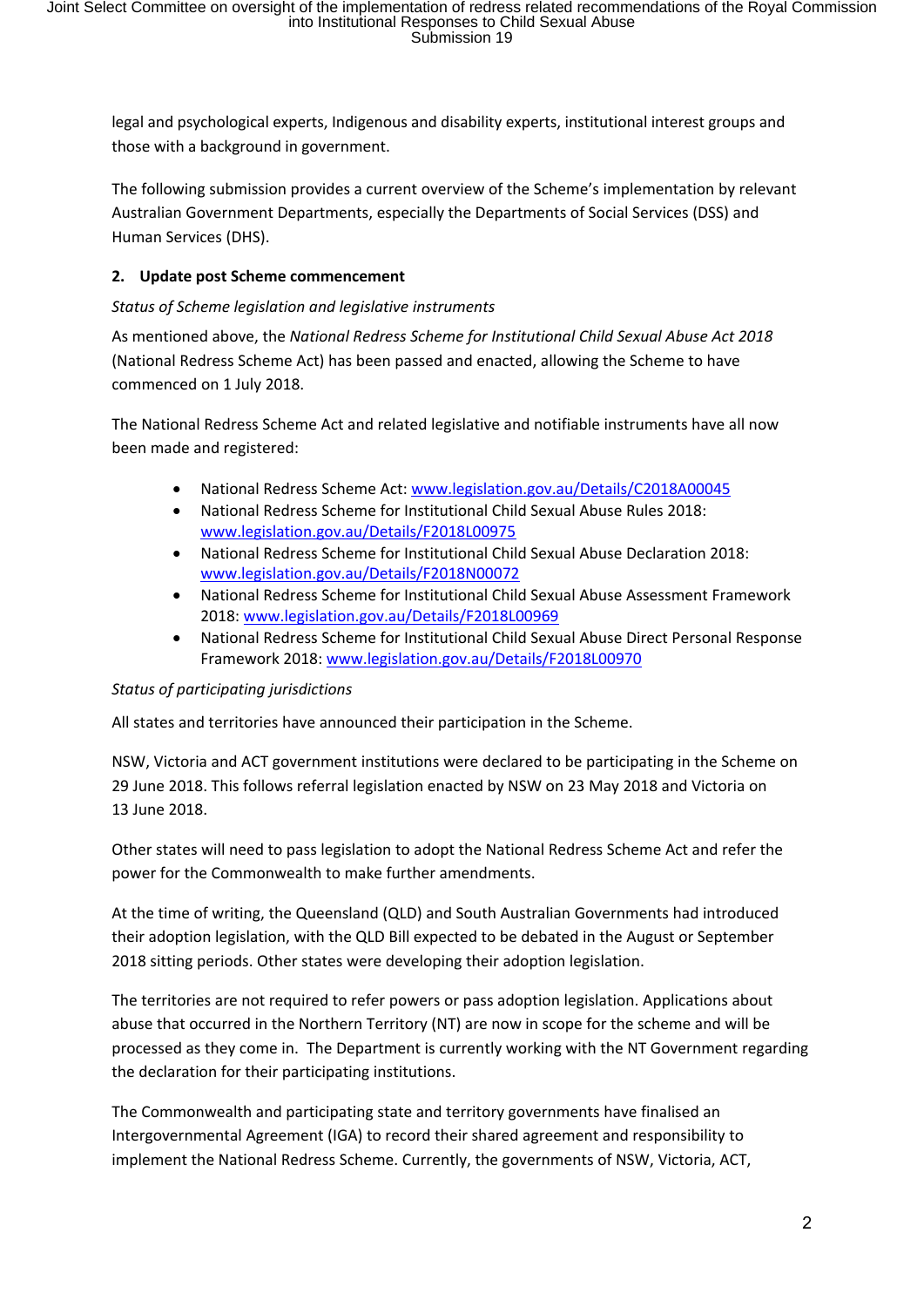Western Australia, South Australia and Tasmania have signed the IGA. The governments of Queensland and the Northern Territory are expected to sign the IGA shortly.

### *Status of participating non-government institutions*

There are three non-government institutions (NGIs) that were declared to be participating in the Scheme from 1 July 2018. These are YMCA, Scouts NSW and Korowal School. These NGIs have formalised their participation in the Scheme by signing a Memorandum of Understanding (MoU) with the Department of Social Services (DSS), satisfying capacity to pay provisions in the National Redress Scheme Act and Rules, and providing other necessary information to the Scheme (e.g. their list of institutions).

# *General update on status of other non-government institutions*

A number of other NGIs have publicly announced that they will participate in the Scheme. DSS is working actively with these NGIs through the various on-boarding steps in order for them to officially participate in the Scheme.

The NGIs who have publicly announced their intention to join the Scheme (as at 20 July 2018) are:

- Catholic Church
- Anglican Church
- Uniting Church
- other Scouts branches
- United Protestant Association of NSW
- Lutheran Church
- Australian Christian Churches
- Jewish Care (VIC)
- Jewish House (NSW)
- Kesser Torah College
- Barnardos Australia, and
- the Salvation Army.

These institutions are currently going through on-boarding processes and it is expected they will be formally participating in the Scheme in the next few months.

#### **3. Implementation update**

#### **3.a Support Services**

#### *General update*

The Department of Social Services (DSS) funded support services as part of the Royal Commission into Institutional Responses to Child Sexual Abuse. DSS has continued to fund these community based providers to now deliver redress support services.

Redress support services are in place across Australia to provide timely and seamless access to trauma-informed and culturally appropriate community-based support services to assist people's engagement with the Scheme.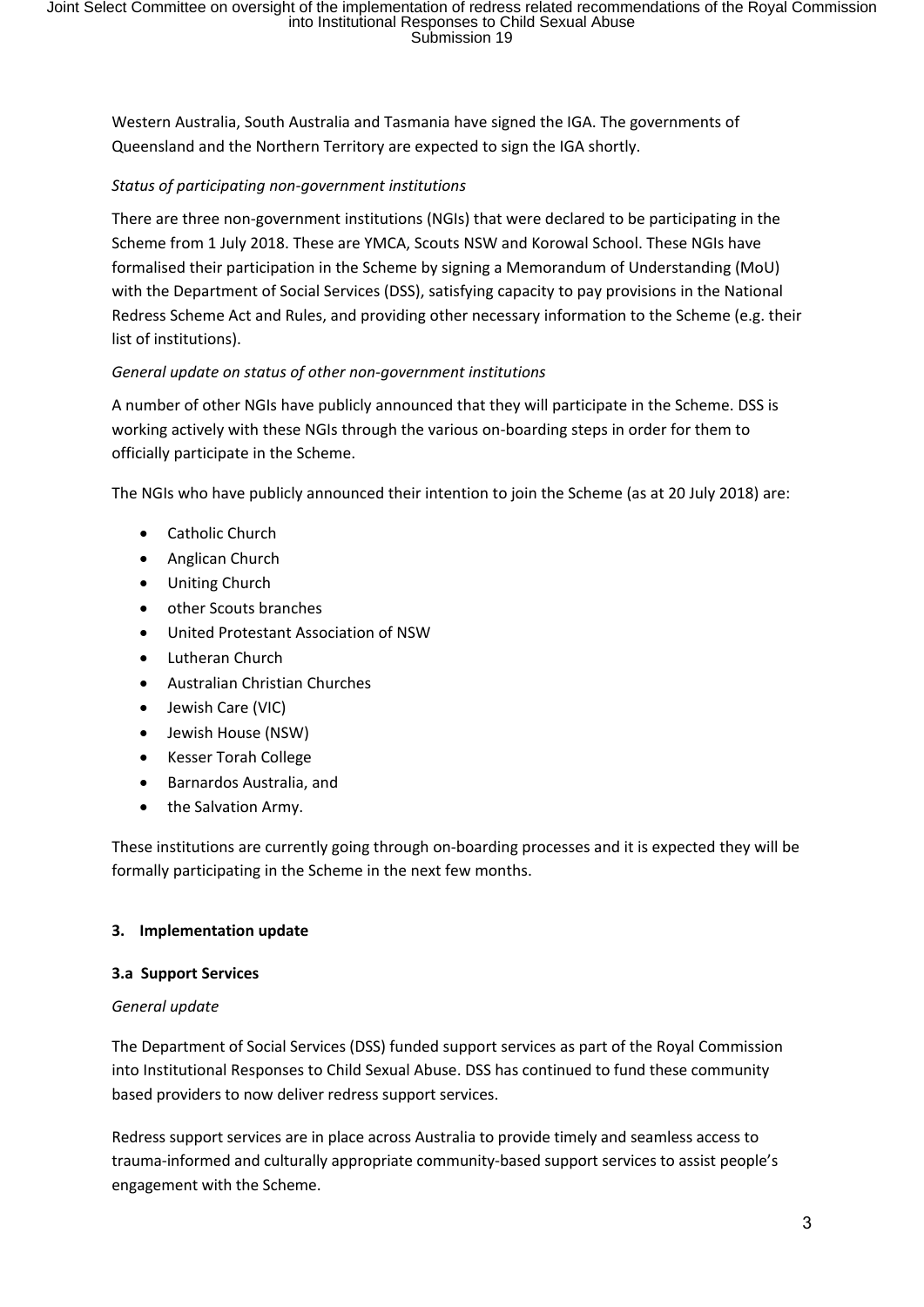For many people who experienced institutional child sexual abuse, applying for redress may be the first time they disclose their abuse. It has the potential to be a difficult and confronting experience and requires professional and qualified support.

Redress support services are trusted, professional and highly skilled providers who respond to client needs in a way that matters most to the client. Although client needs and experiences are highly unique, we are aware of some client's distrust of government services, their higher needs and the barriers this cohort can sometimes face.

### *The reach of support services in rural and remote areas*

There are 33 community based redress support services operating across Australia that are available to answer enquiries and support people engage with the National Redress Scheme. Of these (noting some organisations provide multiple services):

- 29 (87.9%) offer face to face services either in specific locations or across their state,
- 10 (30.3 %) provide services nationally over the phone, and
- 18 (54.5%) organisations are based in regional areas or have outreach to regional locations.

In addition, two organisations – the Aboriginal and Torres Strait Islander Healing Foundation and the Children and Young People with Disability Australia – are funded to assist these services to better respond to the needs of Indigenous Australians and people with disability.

From 2016 to 2018, in their capacity as Royal Commission Support Services, these organisations supported 23,855 people across Australia to engage with the Royal Commission into Institutional Responses to Child Sexual Abuse. A breakdown of service locations is provided at **Attachment A.** As these services have now transitioned to deliver redress support services, this data provides an indication of the current service coverage of redress support services.

Separate to the redress support services, to ensure people have access to expert legal advice during the application process, the Government has funded the legal service 'knowmore'. knowmore's services are free for people applying or thinking about applying to the Scheme. This service assists people to understand who can access the Scheme, the application process and provide legal advice on participating in the Scheme.

#### **3.b Website and Communications**

#### *Availability and accessibility of information about the scheme*

On 1 July 2018, DSS implemented a series of communication products, including a purpose built website, to ensure information is easily accessible for people who want to know more about the Scheme (www.nationalredress.gov.au).

DSS has employed a user interface design and a trauma informed approach, taking into consideration the communication guidelines of respect, clarity, provision of help and support, tone and consistency.

The communication approach for the Scheme will target people who are already engaged with support services, and then conduct further outreach once more institutions have joined.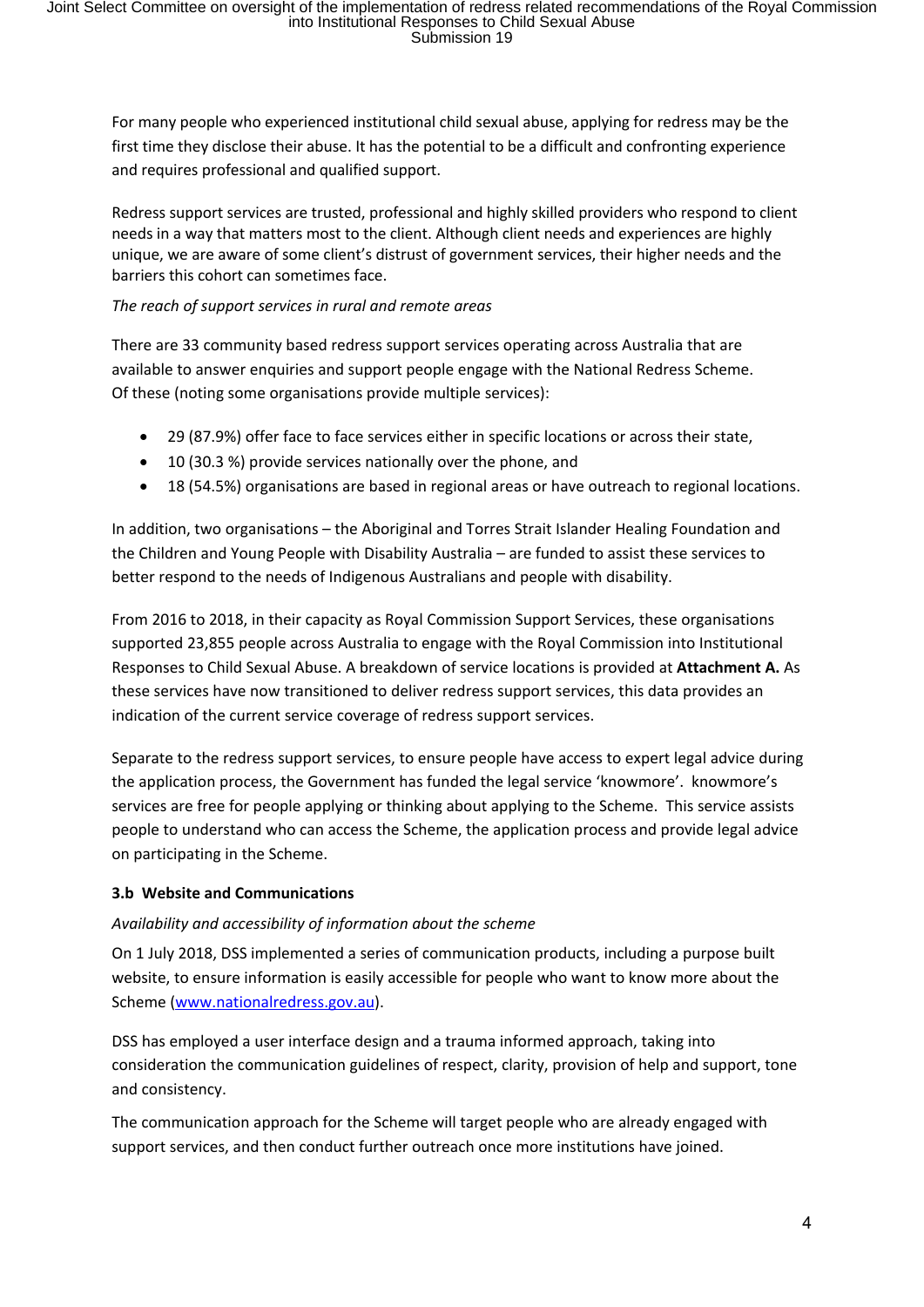The website and communication products have undertaken several forms of user experience testing, including desktop analysis, discovery research, developmental research, moderated and unmoderated interviews and content review. DSS conducted this testing with both survivors and survivor support groups.

The website and communication products meet the Web Content Accessibility Guidelines (WCAG) 2.0. DSS is currently developing an easy read fact sheet for people with disability and a suite of Indigenous fact sheets.

As at 22 July 2018, there have been more than 100,000 webpage views, as well as more than 13,000 individual users accessing the Scheme website.

#### **3.c Application Process**

The National Redress Scheme application process was successfully launched on 1 July 2018.

To support people to engage with and access the Scheme, the following services are available:

- a dedicated helpline 1800 737 377 available Monday to Friday between 8am and 5pm (local time), except for public holidays, to answer questions about the Scheme and how to apply
- a trauma informed paper based and online application form.

#### *Update on applications*

As at 22 July 2018, the application form has been downloaded more than 4,700 times, the nominee form more than 1,200 times and the Scheme has received over 300 applications, either online or in paper form.

DHS is calling applicants or their nominees to acknowledge receipt of their application and to provide advice if a named institution has not joined, or if the institution is in the process of joining the Scheme, and to provide advice about this process.

If an institution has not joined the Scheme, applicants are provided with a choice to either have their application held open until the institution has joined, or applicants can withdraw their application and apply again when the institution has joined.

All applications are checked for completeness, acknowledgement calls are made and responsible institutions are contacted to request further information. Some applicants are asked to attend a DHS Service Centre in order to provide the required proof of identity documents.

#### *Update on Phone line*

As at 22 July 2018, 3,324 calls have been answered by DHS National Redress Scheme helpline staff.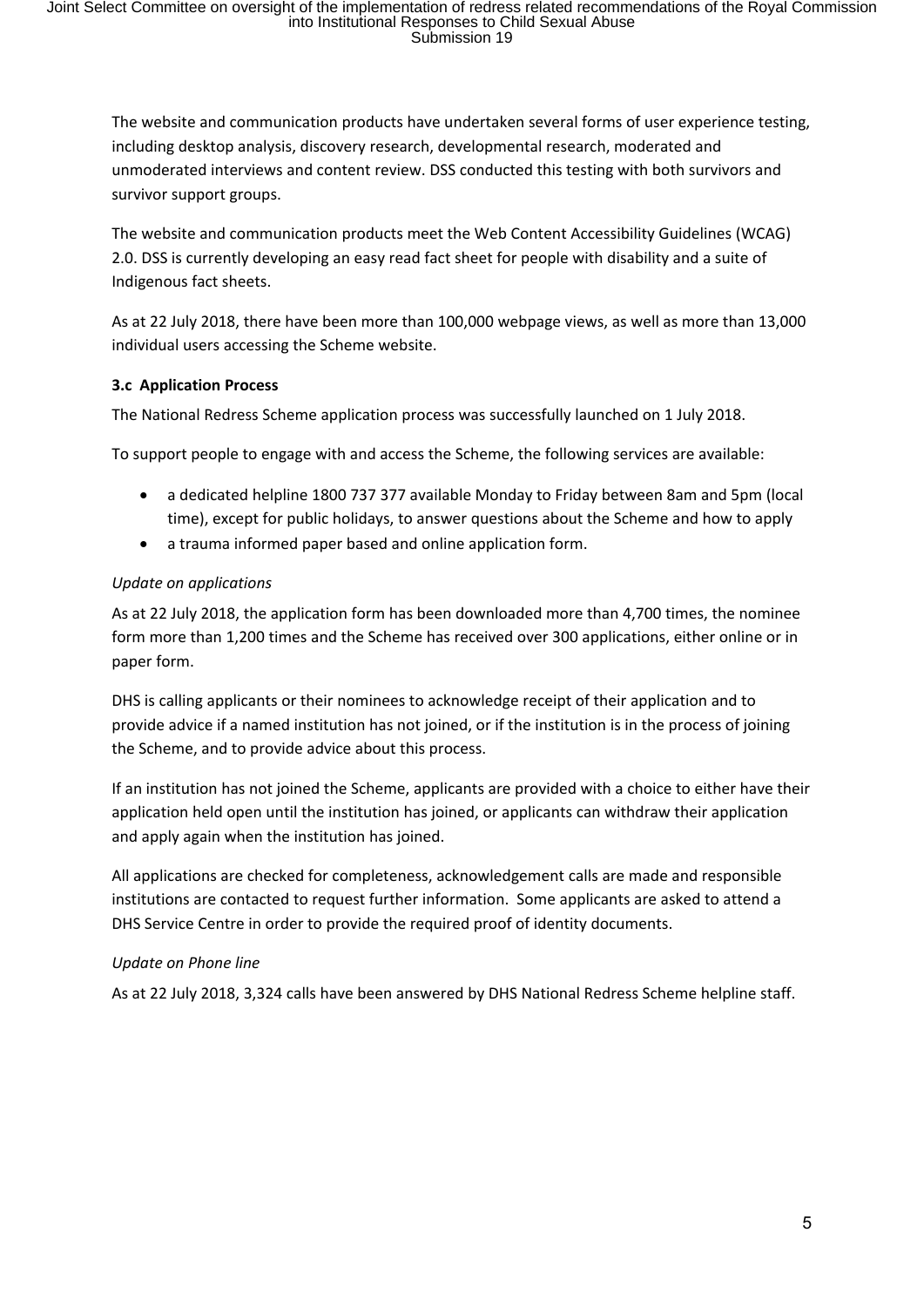### **3.d Independent Decision Makers**

The Scheme is in the process of appointing Independent Decision Makers (IDMs) to consider applications for redress.

All state and territory governments have been given the opportunity to provide nominations for IDMs. The first tranche of IDMs have undergone an extensive vetting and probity process to ensure independence from responsible institutions.

Additional IDMs will be on-boarded in the coming months as the volume of applications increase.

# **4. Ways in which this implementation might be improved**

The Scheme is still in the early stages of implementation. The Government will continue to monitor the implementation as the Scheme matures and applications progress through the assessment and acceptance stages.

# **5. Conclusion**

The Scheme will provide an avenue for the Commonwealth, state and territory governments, and non-government institutions, to acknowledge the wrongs of the past. It allows institutions to take responsibility for the harm of children that occurred under their watch. It is also an important step towards justice, and ensuring that governments and non-government institutions take steps to safeguard against these shameful acts being repeated in the future. The National Redress Scheme Act responds to the Royal Commission's redress recommendations, and establishes a nation-wide redress scheme that is larger than any previous state-based or overseas scheme, with greater coverage, scale and participating institutions.

The Australian Government Departments welcome the Committee's current inquiry into the implementation of the Scheme, and officials will be available to present evidence to the Committee, if necessary.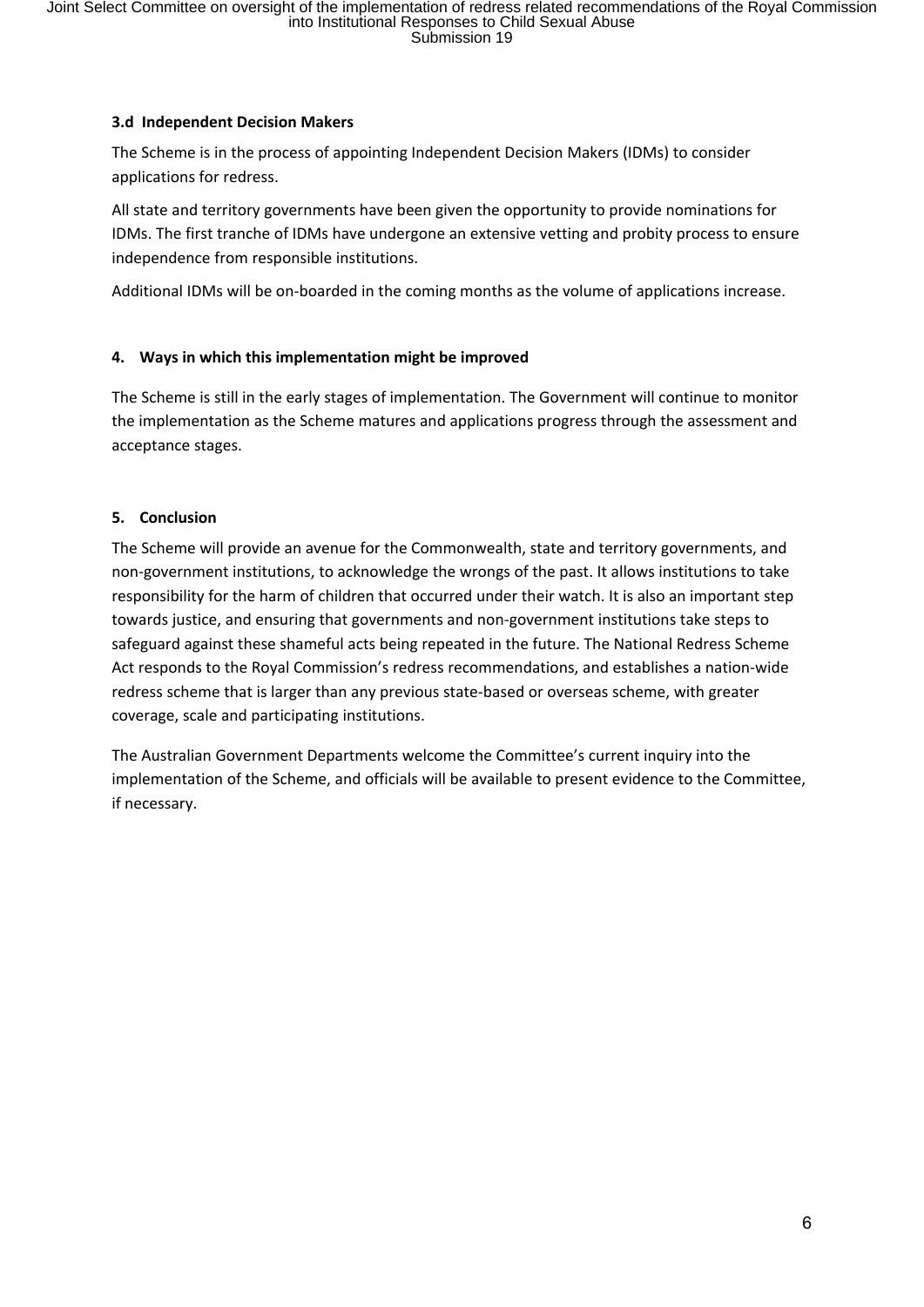#### **Attachment A**

#### **Royal Commission Support Services data 2016 to 2018 by Statistical Area 4 (Data Source: DSS DEX)**

| <b>State</b> | <b>Statistical Area 4</b>              | <b>Individual clients</b> |
|--------------|----------------------------------------|---------------------------|
| <b>ACT</b>   | <b>Australian Capital Territory</b>    | 546                       |
| <b>NSW</b>   | Capital Region                         | 141                       |
| <b>NSW</b>   | <b>Central Coast</b>                   | 185                       |
| <b>NSW</b>   | <b>Central West</b>                    | 157                       |
| <b>NSW</b>   | <b>Coffs Harbour - Grafton</b>         | 123                       |
| <b>NSW</b>   | Far West and Orana                     | 60                        |
| <b>NSW</b>   | Hunter Valley exc Newcastle            | 159                       |
| <b>NSW</b>   | Illawarra                              | 147                       |
| <b>NSW</b>   | <b>Mid North Coast</b>                 | 143                       |
| <b>NSW</b>   | Murray                                 | 55                        |
| <b>NSW</b>   | New England and North West             | 109                       |
| <b>NSW</b>   | Newcastle and Lake Macquarie           | 295                       |
| <b>NSW</b>   | Richmond - Tweed                       | 264                       |
| <b>NSW</b>   | Riverina                               | 244                       |
| <b>NSW</b>   | Southern Highlands and Shoalhaven      | 107                       |
| <b>NSW</b>   | Sydney - Baulkham Hills and Hawkesbury | 87                        |
| <b>NSW</b>   | Sydney - Blacktown                     | 118                       |
| <b>NSW</b>   | Sydney - City and Inner South          | 770                       |
| <b>NSW</b>   | Sydney - Eastern Suburbs               | 202                       |
| <b>NSW</b>   | Sydney - Inner South West              | 169                       |
| <b>NSW</b>   | Sydney - Inner West                    | 615                       |
| <b>NSW</b>   | Sydney - North Sydney and Hornsby*     | 8,313                     |
| <b>NSW</b>   | Sydney - Northern Beaches              | 107                       |
| <b>NSW</b>   | Sydney - Outer South West              | 109                       |
| <b>NSW</b>   | Sydney - Outer West and Blue Mountains | 251                       |
| <b>NSW</b>   | Sydney - Parramatta                    | 168                       |
| <b>NSW</b>   | Sydney - Ryde                          | 79                        |
| <b>NSW</b>   | Sydney - South West                    | 67                        |
| <b>NSW</b>   | Sydney - Sutherland                    | 107                       |
| <b>NT</b>    | Darwin                                 | 151                       |
| <b>NT</b>    | Northern Territory - Outback           | 52                        |
| <b>QLD</b>   | Brisbane - East                        | 130                       |
| <b>QLD</b>   | Brisbane - North                       | 130                       |
| <b>QLD</b>   | Brisbane - South                       | 227                       |
| <b>QLD</b>   | Brisbane - West                        | 70                        |
| <b>QLD</b>   | <b>Brisbane Inner City</b>             | 643                       |
| <b>QLD</b>   | Cairns                                 | 147                       |
| <b>QLD</b>   | Darling Downs - Maranoa                | 74                        |
| <b>QLD</b>   | <b>Gold Coast</b>                      | 233                       |
| <b>QLD</b>   | Ipswich                                | 332                       |
| <b>QLD</b>   | Logan - Beaudesert                     | 208                       |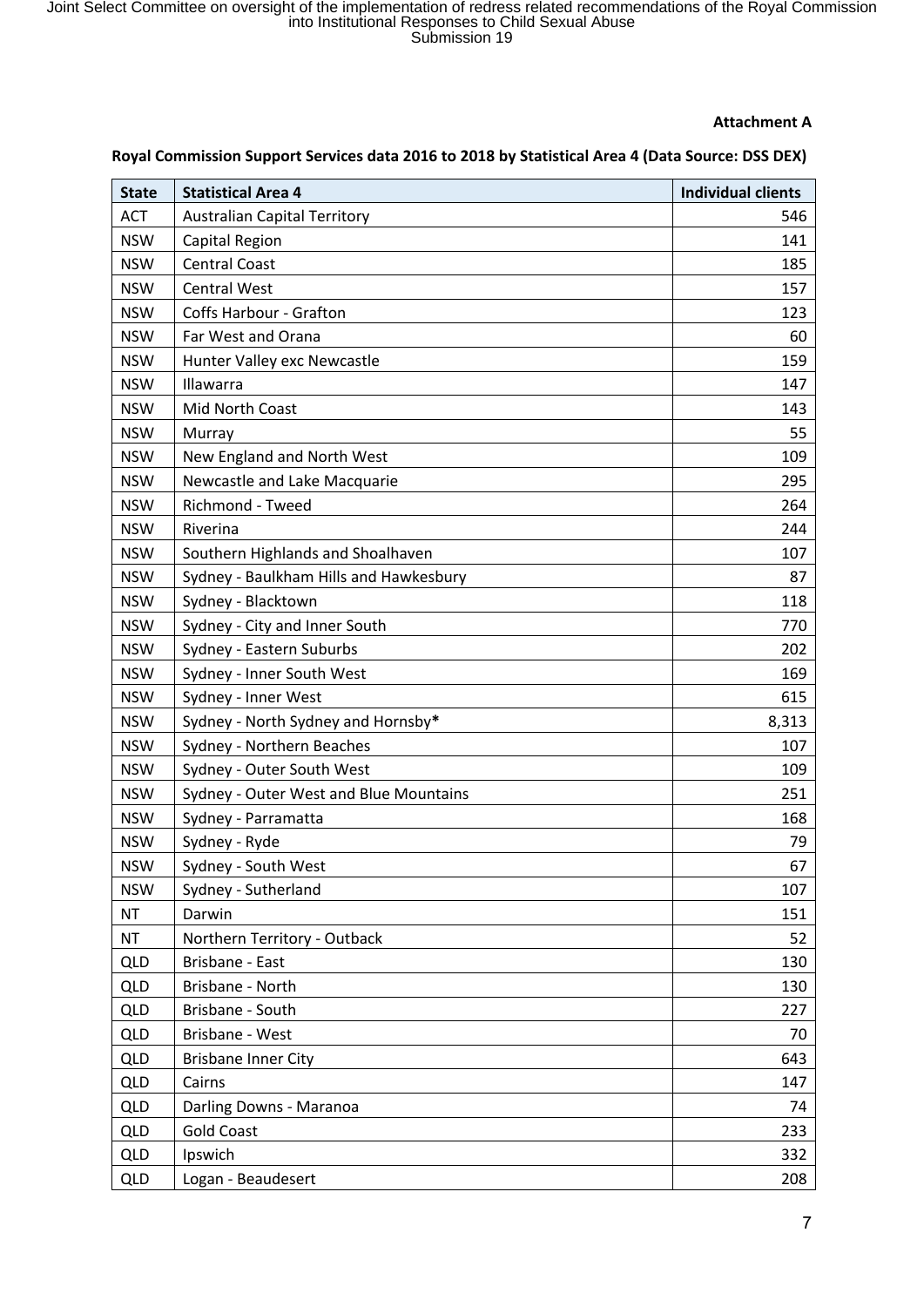| <b>State</b> | <b>Statistical Area 4</b>    | <b>Individual clients</b> |
|--------------|------------------------------|---------------------------|
| <b>QLD</b>   | Mackay                       | 83                        |
| <b>QLD</b>   | Moreton Bay - North          | 254                       |
| <b>QLD</b>   | Moreton Bay - South          | 136                       |
| <b>QLD</b>   | Queensland - Outback         | 33                        |
| <b>QLD</b>   | <b>Sunshine Coast</b>        | 177                       |
| <b>QLD</b>   | Toowoomba                    | 100                       |
| <b>QLD</b>   | Townsville                   | 179                       |
| <b>QLD</b>   | Wide Bay                     | 242                       |
| SA           | Adelaide - Central and Hills | 494                       |
| SA           | Adelaide - North             | 184                       |
| SA           | Adelaide - South             | 130                       |
| SA           | Adelaide - West              | 99                        |
| SA           | Barossa - Yorke - Mid North  | 36                        |
| SA           | South Australia - Outback    | 49                        |
| SA           | South Australia - South East | 95                        |
| <b>TAS</b>   | Hobart                       | 242                       |
| <b>TAS</b>   | Launceston and North East    | 140                       |
| <b>TAS</b>   | South East                   | 27                        |
| <b>TAS</b>   | West and North West          | 77                        |
| <b>VIC</b>   | <b>Ballarat</b>              | 131                       |
| <b>VIC</b>   | Bendigo                      | 117                       |
| <b>VIC</b>   | Geelong                      | 164                       |
| <b>VIC</b>   | Hume                         | 86                        |
| <b>VIC</b>   | Latrobe - Gippsland          | 133                       |
| <b>VIC</b>   | Melbourne - Inner            | 1,260                     |
| <b>VIC</b>   | Melbourne - Inner East       | 150                       |
| <b>VIC</b>   | Melbourne - Inner South      | 149                       |
| <b>VIC</b>   | Melbourne - North East       | 150                       |
| <b>VIC</b>   | Melbourne - North West       | 97                        |
| <b>VIC</b>   | Melbourne - Outer East       | 192                       |
| <b>VIC</b>   | Melbourne - South East       | 211                       |
| <b>VIC</b>   | Melbourne - West             | 288                       |
| <b>VIC</b>   | Mornington Peninsula         | 147                       |
| <b>VIC</b>   | North West                   | 77                        |
| <b>VIC</b>   | Shepparton                   | 42                        |
| <b>VIC</b>   | Warrnambool and South West   | 57                        |
| <b>WA</b>    | <b>Bunbury</b>               | 70                        |
| <b>WA</b>    | Mandurah                     | 39                        |
| <b>WA</b>    | Perth - Inner                | 245                       |
| <b>WA</b>    | Perth - North East           | 176                       |
| <b>WA</b>    | Perth - North West           | 168                       |
| WA           | Perth - South East           | 199                       |
| <b>WA</b>    | Perth - South West           | 234                       |